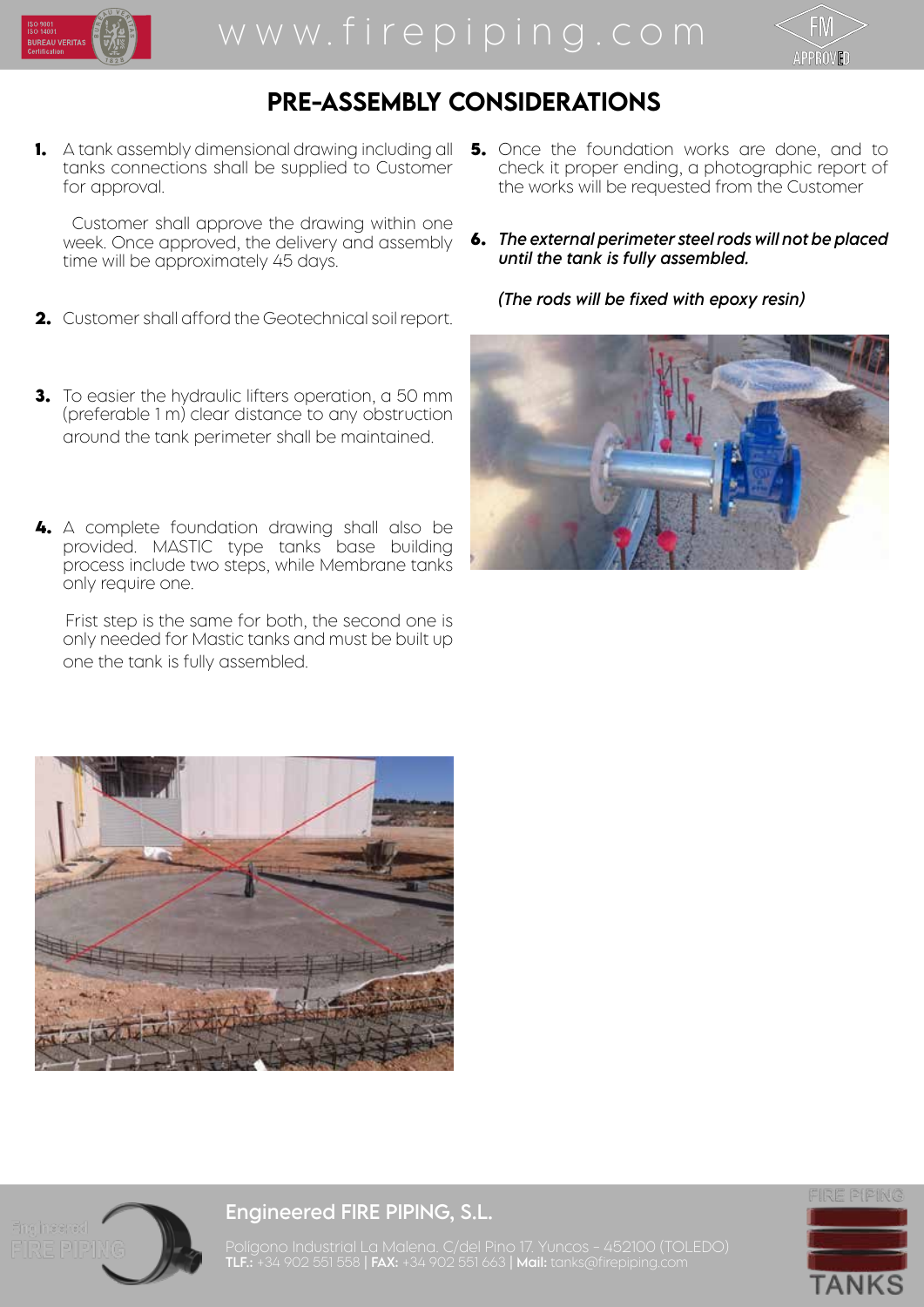



## CONSIDERATIONS DURING ASSEMBLY

- **1.** Material transportation to job site will be **5.** Once the internal jobs are finished, last plate will Engineered FIREPIPING responsibility.
- **2.** Material unloading will be Customer responsibility:
- *o To easier the assembly process tank shell steel plates shall be stacked centred on the tank foundation.*
- *o Remaining materials can be placed outside and around tank base.*
- *o If, as per Customer requirement, the shipment is done before the jobs start, to avoid possible damages and rust, material shall be stored in a closed and dry place.*



- **3.** A 220/380 v 50 Hz power socket as close as possible to the tank, should be provided.
- **4.** *Before tank assembly start, Customer shall inform installers about the situation of tank connections, ladder, platform and manhole.*
- **5.** In order to allow the realisation of the internal jobs, in the MASTIC type tanks, one of the first level tank steel sheets won't be installed. The open space will be used to entering all the required material for internal jobs to be done.

be placed.



- **6.** Further visits to job site, not related with tank assembly, shall be charged apart.
- **7.** To avoid damages to the Hydrotite strips, Steel meshes placement shall be carefully done. To avoid the Hydrotite expansion in event of rain, the foundation 2nd PHASE jobs, must be built-up within the 48-72 hours of tank assembly end.



**8.** Once the deposit assembly jobs are properly ended, a conformity form shall be issued, to be signed by the Customer.



#### Engineered FIRE PIPING, S.L.

FIRE PIPING **TANK** 

Polígono Industrial La Malena. C/del Pino 17. Yuncos - 452100 (TOLEDO) **TLF.:** +34 902 551 558 | **FAX:** +34 902 551 663 | **Mail:** tanks@firepiping.com